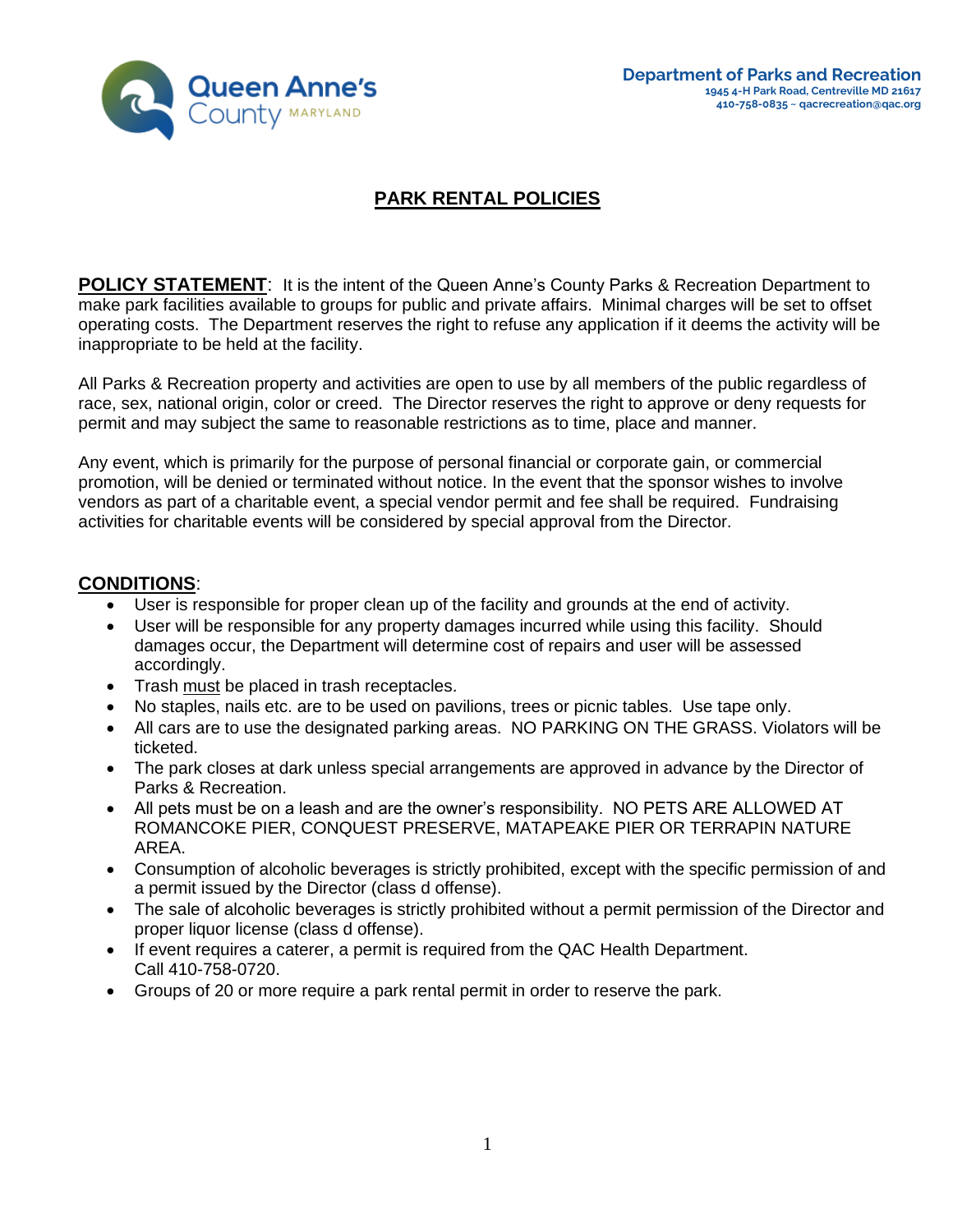## **RESERVATION PROCEDURES**:

- Reservations may be made by calling the office at 410-758-0835.
- Application and full payment (including deposit) must be received by the Parks & Recreation Department within fourteen (14) calendar days of phone-in reservation. If not received by the fourteenth day, reservation will be canceled. There will be a \$25 charge for a check returned for insufficient funds.
- A usage permit will be sent upon receipt of full payment (including deposit) and reservation form. Return application and payment to:

QAC Parks & Recreation Department 1945 4-H Park Road Centreville, MD 21617 Attn: Park Rental

- Reservations will not be accepted more than one (1) year in advance. Facility may be reserved on a first-come, first-serve basis. Though specific areas may be reserved, this shall not restrict general public access.
- Upon receiving payment, a notice of event will be posted on the bulletin board located at the park.
- Reservations should be placed thirty (30) days in advance.
- User must specify on the reservation request if any special equipment, (i.e. tents, loud audio devices, etc.) is required. Fireworks are strictly prohibited.

**\*Please note**: If you are reserving the park for an event and the payment will be received from a separate office, paperwork and check **MUST** accompany each other. Payments will not be processed, nor will paperwork if they are sent separately.

#### **RENTAL FEES**:

• **Daily Rate:**

\_\_\_\_\_ Resident- **\$150**/per day \_\_\_\_\_ Non-Resident-**\$250**/per day

• **Security Deposit**:

A **\$100** security deposit is also required at time of application. Security deposit will be refunded within twenty-one (21) days of the event, unless the facility is not returned to its original condition or damage has occurred. In the event of damage to the facility, the Department shall determine the monetary cost to cover reparations. These costs will be assessed to user.

**CANCELLATION:** If the Department cancels an event due to unforeseen circumstances, all monies will be refunded. If an event is cancelled by the user, a two-week cancellation notice is required to receive a full refund.

#### **SPECIAL FUNCTIONS (Weddings/Special Events):**

- **WEDDINGS:** We suggest the use of Conquest Beach, Terrapin Beach or Terrapin Pond area for wedding ceremonies.
- **SPECIAL CONDITIONS**: If event requires special set-up (i.e. tents, pony rides, amusement rides, etc.) applicant must notify the Department and provide layout of area with reservation request. Subject to approval by Director.